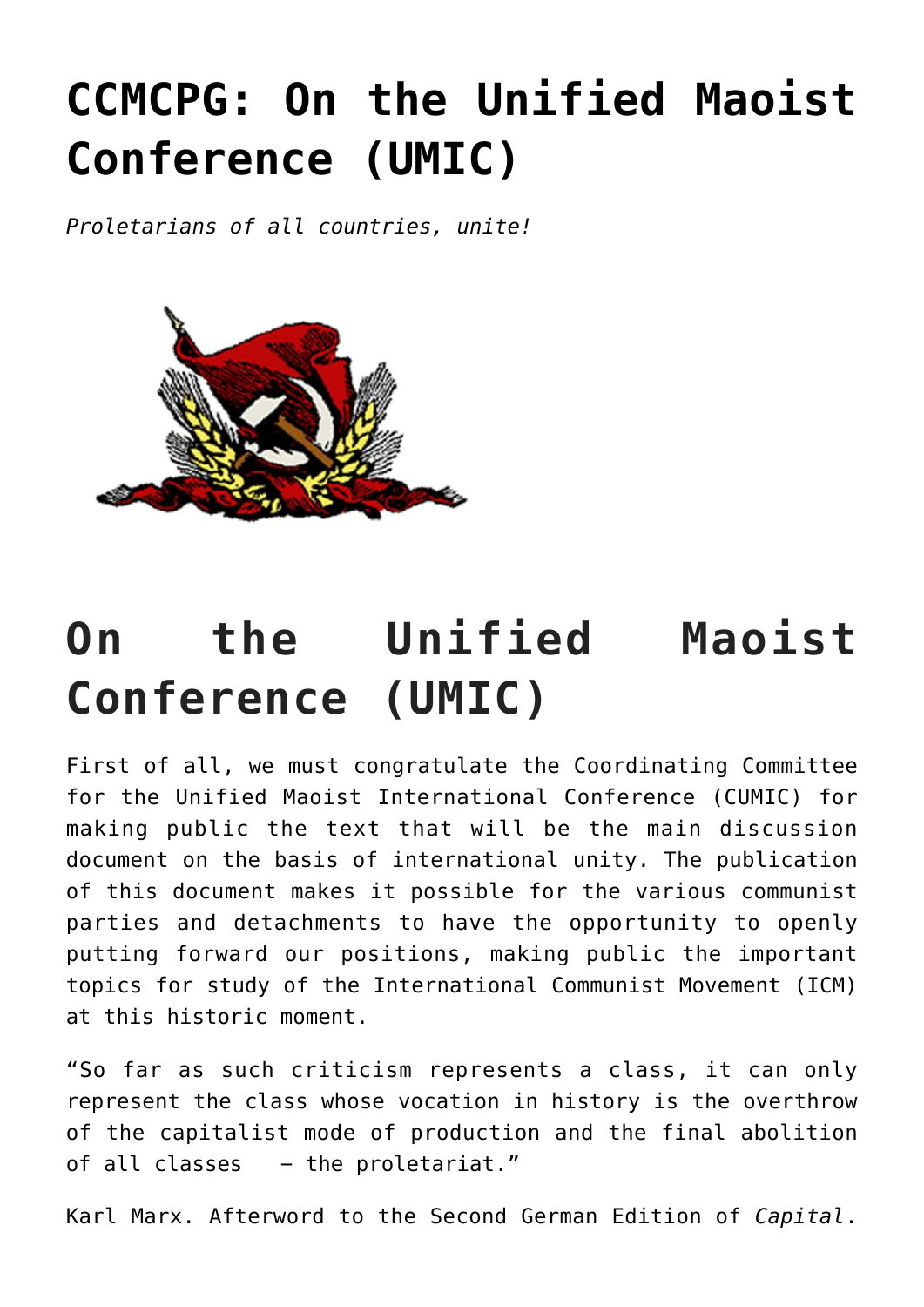"Only after the proletariat has disarmed the bourgeoisie will it be able, without betraying its woeld-historic mission, to consign all armaments to the scrap-heap. And the proletariat will undoubtedly do this, but only when this condition has been fulfilled, certainly not before."

V.I. Lenin. *The Military Program of the Proletarian Revolution*. 1916.

"Basing himself on the in-depth critical study of the economic and political conditions of Russia, the character of the Russian bourgeoisie and the historical mission of the Russian proletariat, Lenin, since 1905, will come to the conclusion that, due to the high degree of class consciousness of the proletariat and given the development of the class struggle, any political struggle would in Russia necessarily turn into a social struggle against the bourgeois order."

Antonio Gramsci. *Lenin´s Work*. 1918.

"When classes disappear, all instruments of class struggle − parties and the state machinery – will lose their function, cease to be necessary, therefore gradually wither away and end their historical mission; and human society will move to a higher stage."

Mao Tse-tung. On the People´s Democratic Dictatorship. 1949.

"9. To serve the development of the Peruvian proletariat as part of the international working class, and the formation and strengthening of real Communist Parties and their unification in a revived international Communist movement guided by the Marxism-Leninism-Maoism; all as a function of the proletariat fulfilling its great historical mission as the final class."

PCP, The Basis of the Party Unity. 1988. Chapter: III Program and Statues.

1873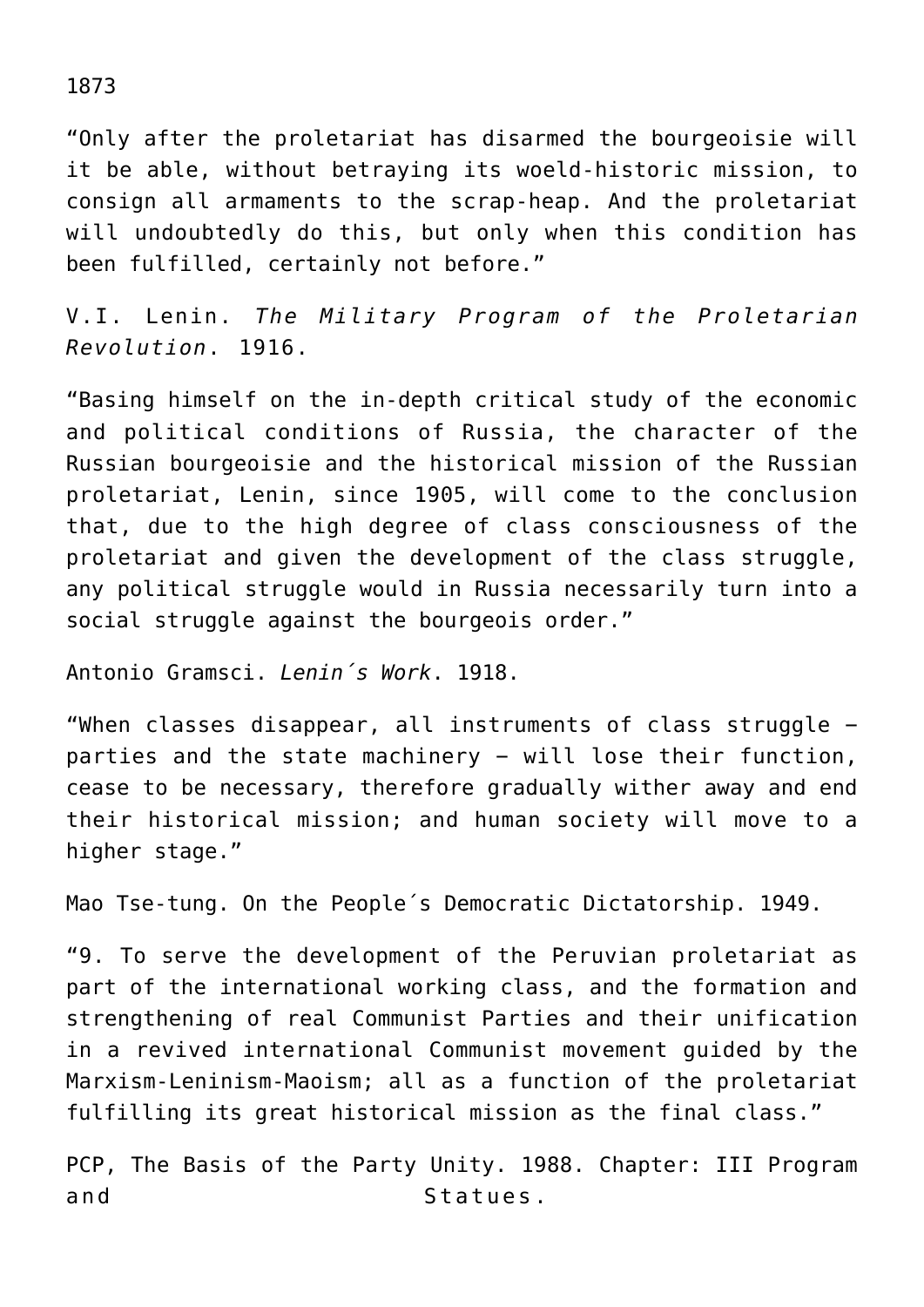Section: "General Program of the Democratic Revolution", point number 9.

#### **Introduction**

The Construction Committee of the Maoist Communist Party of Galicia is based on Marxism-Leninism-Maoism as the synthesis of the experience of the Revolutionary Movement of the proletariat of different countries, of the International Communist Movement from its birth to the present day. During the struggles of the proletariat and the oppressed masses of the 19th and 20th centuries, revolutionary authors and communist militants Karl Marx, Vladimir Lenin and Mao Tsetung, study, question, experiment and theorize this knowledge of the struggle and warfare between social classes throughout history, in order to be able to establish a new science. One that makes it possible to understand the history of both human societies and humanity as a whole. The name of this science is Marxism-Leninism-Maoism, and it is an indispensable guide for carrying out a conscious social practice to create the revolutionary movement of the proletariat and is, therefore, indispensable for conquering political power, the emancipation of humanity and to be able to raise humankind towards communism.

Marx, Lenin and Mao are the main fathers of Marxism-Leninism-Maoism. Alongside them, Engels and Stalin form the basis on which we stand. They are the great teachers of the proletariat. There are also great revolutionaries like Gonzalo, Mazundar and Kaypakkaya, with an originality, scientific depth and historical transcendence fundamental to Marxism-Leninism-Maoism.

"Without revolutionary theory there can be no revolutionary movement", wrote Lenin in his famous book, *What Is To Be Done?.* Throughout history, the oppressed classes and the "marginalized" social sectors have risen up against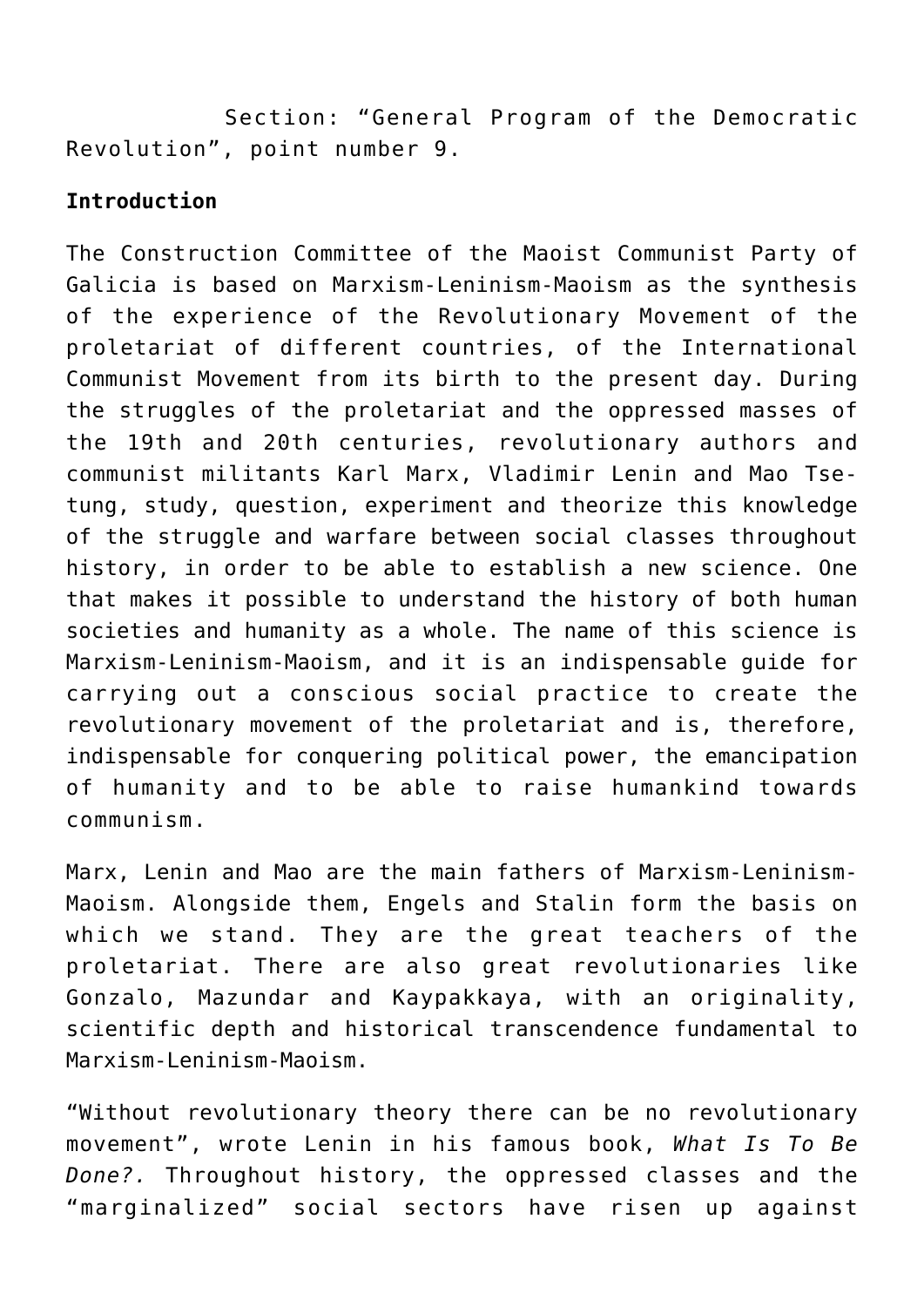exploitation and started struggles, revolts and just wars against their oppressors. But without Marxism-Leninism-Maoism, the triumph of the just struggles of workers and workers, of peasants and peasants, or the just struggle for national liberation of the oppressed peoples, cannot triumph because they do not have the science that allows us to create consciousness in large masses, neither create the Party, nor the People's Army, nor the Front, nor to create the New Power, and so without all this, it would be impossible to build a socialist society.

## **1. Marxism-Leninism-Maoism; On the "Principally Maoism"**

From our perspective, the Political Declaration and Principles for UMIC should be amended in several points. Beginning with the fact that it is a constant in this document to follow the formula of "principally Maoism". This expression contains within it two important dangers that will lead us to lose our way if we are not careful. The first danger is that we get carried away by the repeated forms of memory that are more characteristic of religion than of the science of the proletariat. Learning a phrase from memory is not understanding, still less internalising, Marxism-Leninism-Maoism. Rethoric, slogans, etc., have their own place in a revolution, but they are not the main, nor the primordial, nor the essential. What is essential is the science of the proletariat, the consciousness of the history of humanity as a long road of struggle between classes, and also the conciousness of the necessity to fulfil the historical mission of the proletariat: the dictatorship of the proletariat, socialism, the abolition of social classes under communism. This is the particular worldview of scientific socialism, the worldview of the revolutionary proletariat. Because this particular vision is the basis of the New Proletarian Culture.

Marxism is composed of scientific theses on the human societies of different epochs. These theses can evolve through study and conscientious social practice, through mass work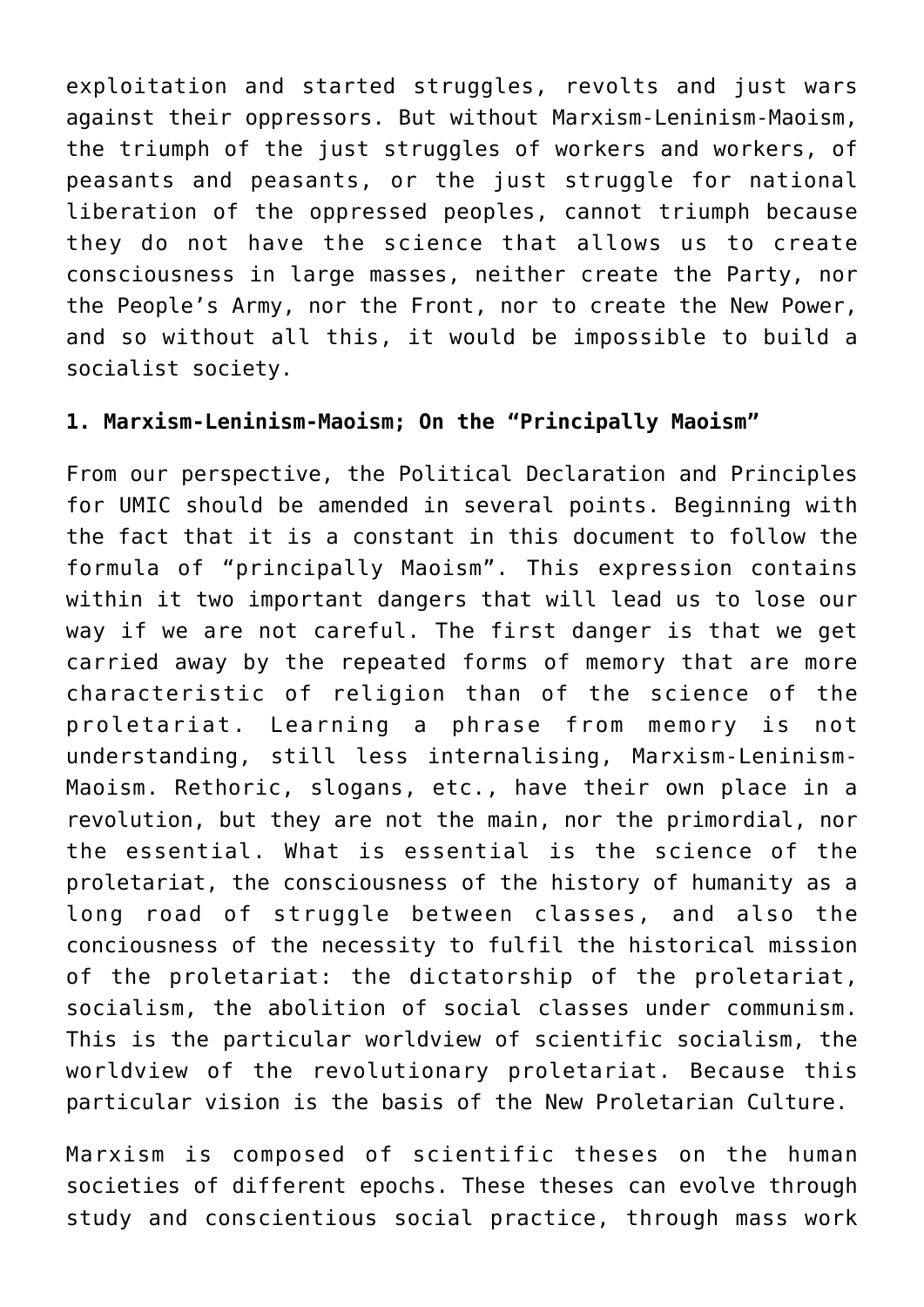wich creates new social relations by transforming revolutionary theory into practice, until it becomes a New Power, a new law and, in the end, through people's war, a new state is born.

The other reason for not using the "especially Maoism" formula, is that it makes it difficult to understand that in every advance of proletarian science there is a continuity and a rupture at the same time. In Lenin and Stalin we have a continuity and a rupture with respect to Marx and Engels in strategic matters for the world proletarian revolution, like the importance of the struggles of the colonized peoples or, at the philosophical level, we find that Lenin integrates in Dialectical Materialism the question of the internal and external conditions of social phenomena and also in the movement of nature. In Lenin we have the theory of the proletarian party of the New Type which was neither elaborated by Marx nor by Engels. If the "consciousness of the proletariat" plays a major role in Marx and Engels, in certain fundamental works of Lenin (such as *What Is To Be Done?*), the "consciousness", the "conscious factor", takes on a protagonism never before seen in Marxism. If for Marx, for Engels and for the Bolshevik Party before the October Revolution, the trade unions would be the administrative instrument with which to direct the economy, for the Lenin of 1918, it is already clear that the workers' unions of Russia are not an adequate instrument to direct the industrial production of Soviet Russia. The rupture and continuity is a constant in the history of Marxism, just as it happens with the natural sciences of bourgeois academia, where this process of rupture and continuity also takes place. This whole exposition leads us to understand why the term "Marxism-Leninism" is correct and not simply "Leninism", or "Marxism-Leninism principally Leninism".

In the same way, in Mao Tse-tung we also encounter rupture and continuitywith respect to Marx.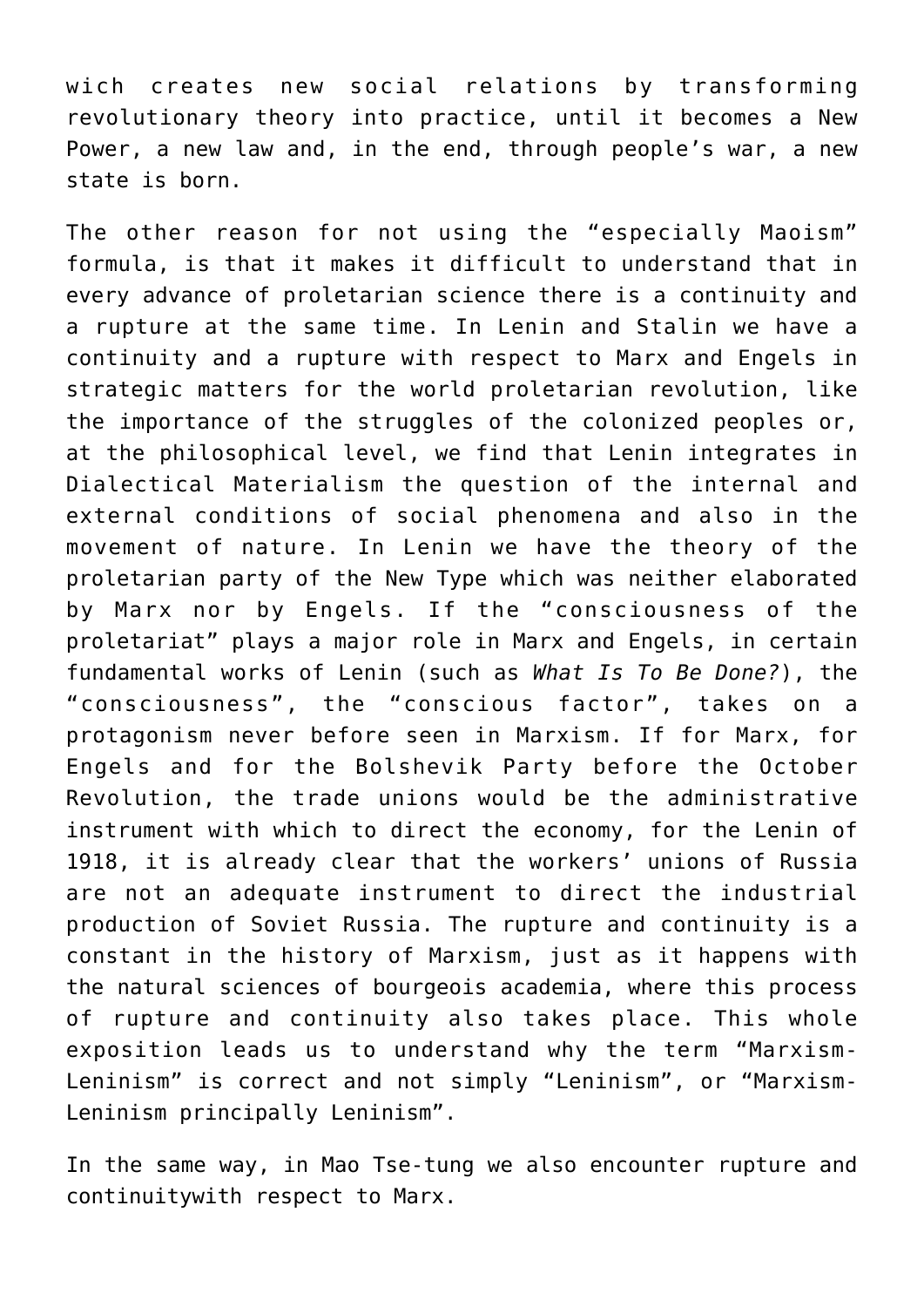If in Lenin consciousness is the protagonist, so too is it in Mao. If in Lenin the internal and the external enter the scene, with Mao they acquire protagonism.

If Marx could only study bourgeois revolutions and a first attempt at proletarian revolution such as the Paris Commune, Mao could study the Soviet experience, the liberation struggles of the colonies, the Chinese Revolution, etc. If Lenin encountered a spontaneously born soviets, when Lenin considers the "dual power" as a particularity of the proletarian revolution in Russia, Mao has to conciously create the "New Power" and can identify this "New Power" as a universal necessity of the revolution.

If Lenin gives us the outlines of the New-type Party, Mao gives us a detailed description of how to build the party with things like, what is the way we should treat liberal tendencies, the political line, cadres, mass work, mass line, etc.

Moreover, thanks to his own practical experience, Mao was able to elaborate the military theory of the proletariat: the theory of protacted people's war. With the discovery of the people's war, Mao breaks with the insurrectionist view that corresponds historically with the bourgeois revolutions but not with the proletarian revolution. With this rupture comes another, with his thesis that the epoch of the bourgeois revolutions has already historically ended, so in the backward (semi-feudal) countries it is up to the proletariat "as the leading class", united with the peasantry "as the principal class", to carry out the same historical mission of overcoming feudalism that the bourgeoisie fulfilled in the countries of the imperialist core during the historical epoch of bourgeois revolutions.

The need to mobilize the broad masses in cultural revolutions is another example of a break with the more linear view of history that Marxism had at that time. In Mao we can clearly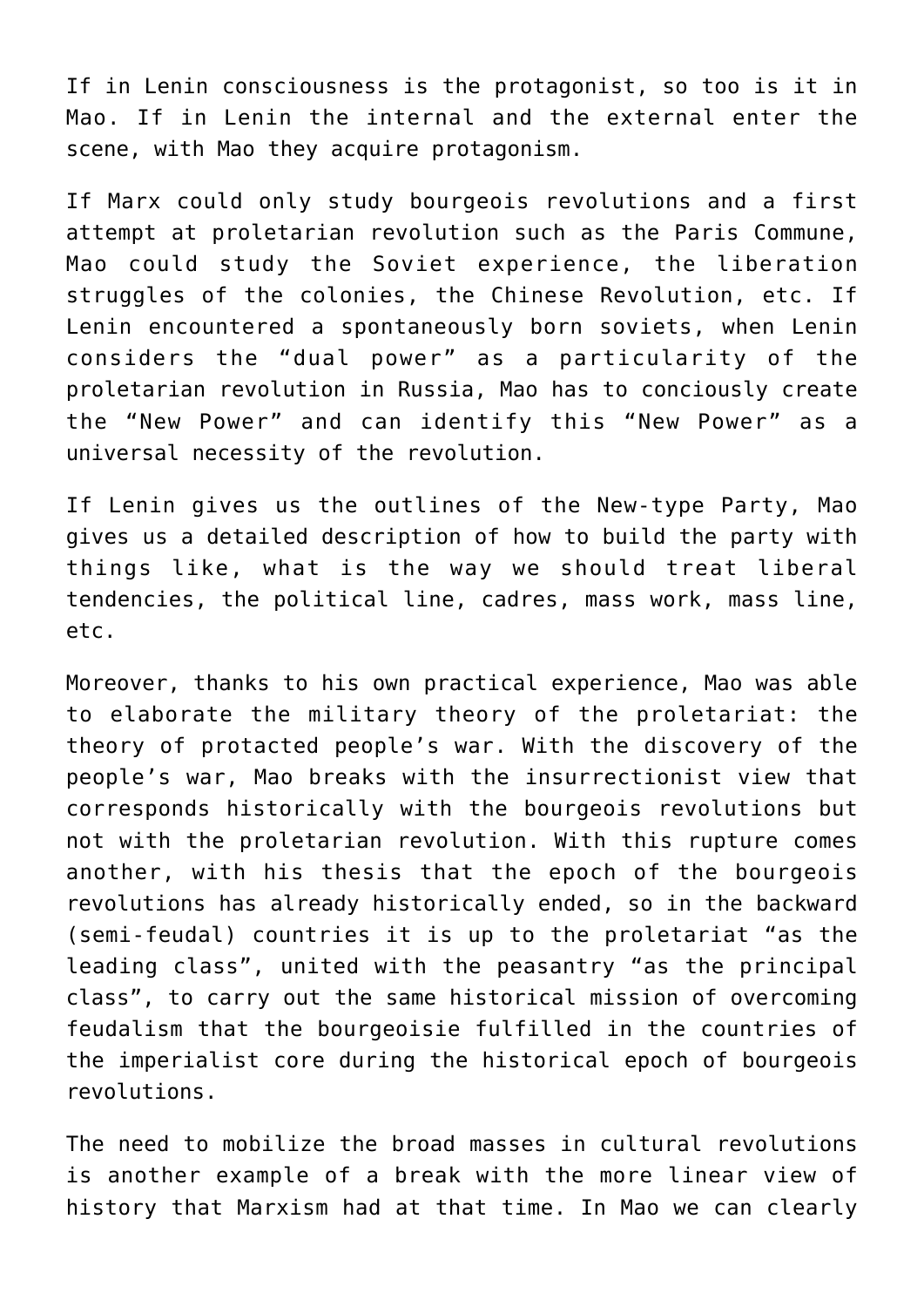see this contradictory characteristic of continuity and rupture with what was before−which is a constant in Marxism−in the ICM.

From this perspective, rhetorical formulas like "principally Maoist" are not only alien to Marxism, but are a distorting ingredient of the internal logic of the science of the proletariat, of Marxism itself. An element which distorts the absolute rationality of the revolutionary theory of the proletariat.

To really understand revolutionary theory we have to pay attention to Lenin's point about revolutionary theory as a "guide to action". So that revolutionary theory must indicate to us what is a priority in our work at any given moment. If we start from "consciousness" as the fundamental subjective factor to accomplish the proletarian revolution, we have two possible paths to be able to give it protagonism in revolutionary theory. These paths are either that of philosophy or that of the social science of Historical Materialism. To rely more on philosophy implies going to the philosophical categories of "itself" and "class itself" and of, "for itself", "class for itself". To rely more on historical materialism leads us to give it more prominence to the historical subject, the social classes.

If the working class is the inevitable result of the birth of capitalist societies, the revolutionary proletariat is the result of the birth of the conscious proletariat. A proletariat armed with Marxism and which has its own Party. The Party is the instrument which transforms consciousness into "a social being", into something so real that it is a social relationship between different people as any other objective social relationship. Therefore, consciousness is not something spontaneous that can occur in the economic struggle itself or in the different immediate demands of the broad masses. We can say that consciousness and the revolutionary proletariat itself are a historical creation of the science of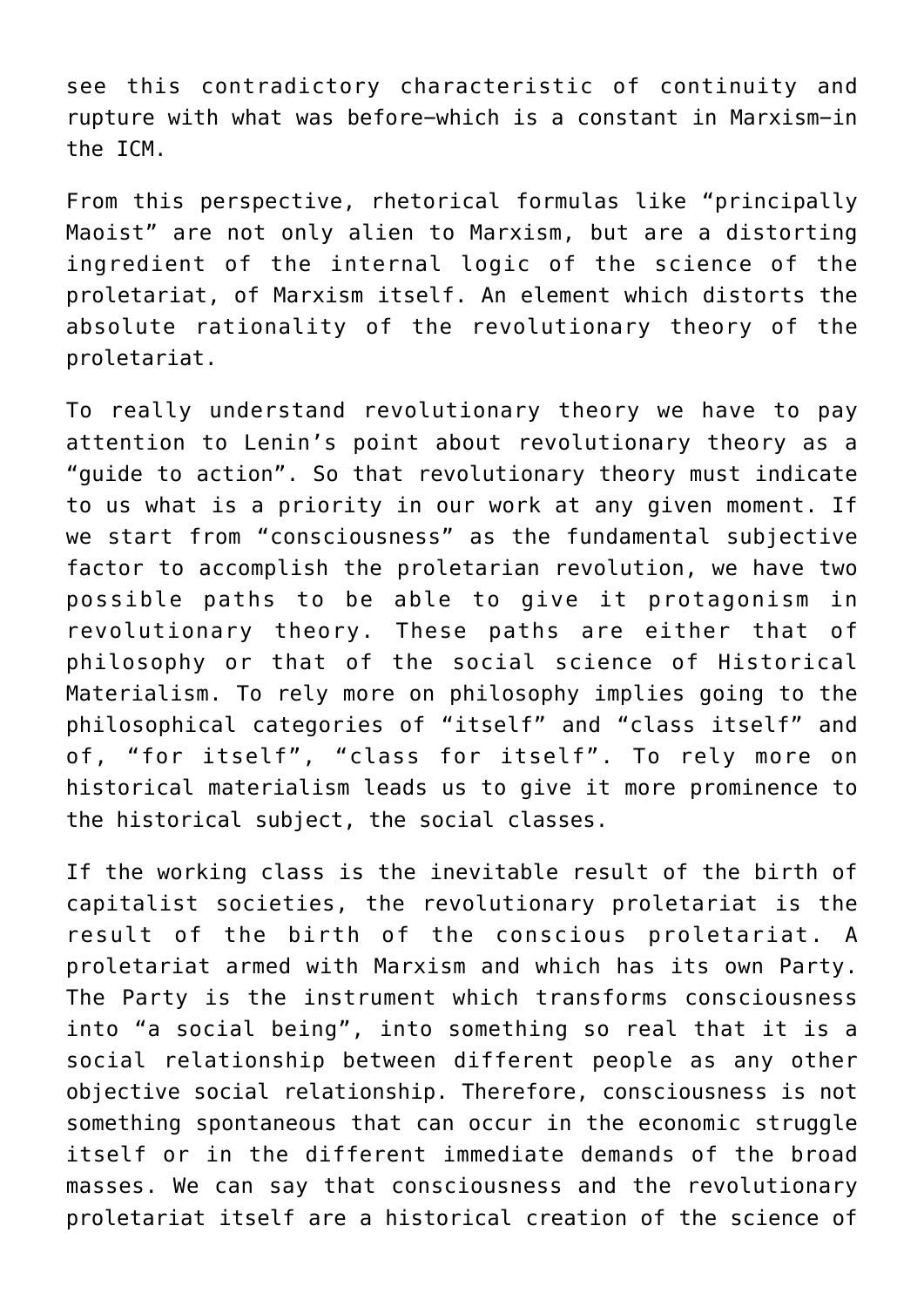the proletariat, of Marxism.

If we study the history of the class struggle itself, we see how the construction of the Party can only be done on the basis of a correct political line, from a strong central nucleus that must create organisms to do mass work. We also see how the construction of the Party is the creation of the Revolutionary Proletarian Movement, it is expressed as the union between the vanguard and the broad masses. We can develop this thesis on the basis that the construction of the Party is the same as the constitution of the proletariat as revolutionary proletariat, something that is produced thanks to its Communist Party and the Revolutionary Proletarian Movement. The constitution of the revolutionary proletariat as a conscious subject is also the birth of the first and only conscious historical subject of history.

As we see, Marxism-Leninism-Maoism is the result of a succession of ruptures and continuities with Marx, but the reality is that the primary is continuity. By contrast, if we compare the theses of Marx with bourgeois science, in this case what prevails is the rupture. In this regard, we must propose to redact the part of Section "II.2 The Process of the World Revolution" in which it is stated that Marx and Engels "Igather the best" from "…German classical philosophy, English political economy…". What Marx and Engels are really doing is not simply "gathering" the best of bourgeois science, but criticizing bourgeois science in order to overcome it and lay the foundations of the ideology of the proletariat.

## **2. On the principal contradiction**

The CUMIC Committee document addresses the thesis of the "historically principal contradiction" but the development of this thesis is confusing.

One way of dealing with this question is to focus on the fact that social contradictions are the internal dynamics within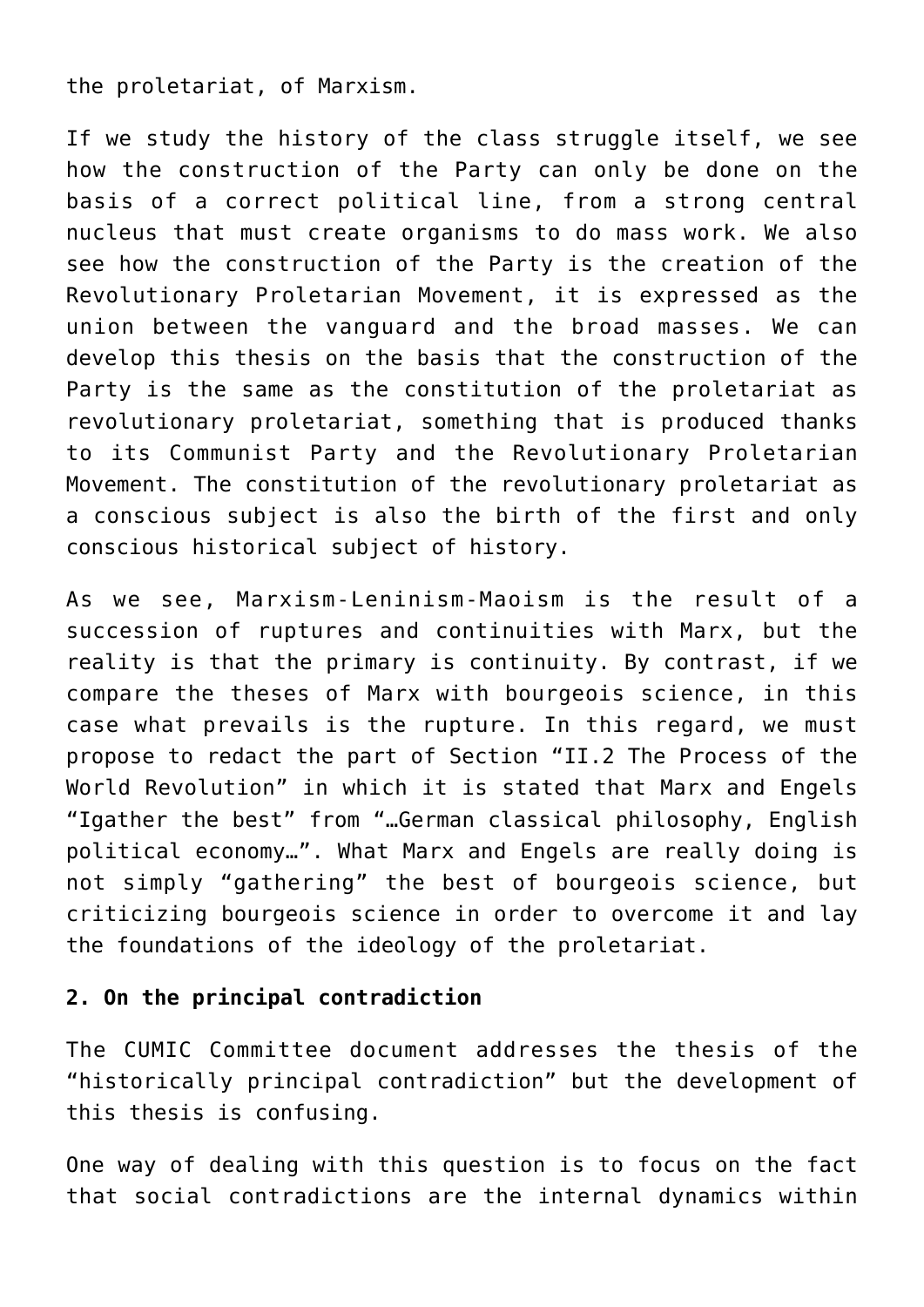each people but are under the influence of external factors. Besides, in the epoch of imperialism there is the phenomenon of class struggle on a global level.

To determine which is the principal contradiction we have to determine which contradiction inevitably leads to war.

Within each country, the contradiction between the different social classes is the principal contradiction in most of the history of any people. It is precisely for this reason that social classes are the historical subjects.

The epoch of imperialism is the epoch of proletarian revolution. This means that even in economically backward countries, in which the peasant population lives in a semicolonial and semi-feudal society, the overcoming of feudalism through a revolution is only possible if the proletariat is the leading class. It also means that it will be the outcome of the war between the proletariat and the bourgeoisie on a world level which will ultimately determine the future of humanity. But this does not conflict with the study of what contradictions have led to war in the world in each concrete period of time.

The study of history is what enables us to see how the contradiction between imperialism and the semi-colonial countries was the contradiction which most often led to war, and was therefore the principal contradiction for most of our time in capitalist imperialism. Still, during World War I the inter-imperialist contradiction was the principal contradiction. We must also point out that during WW II the contradiction between the proletariat and fascism was temporally and tactically, the principal world contradiction and it was this precisely, what gave meaning to the USSR alliance with the US and UK, which were major imperialist powers.

**3. On Maoism.**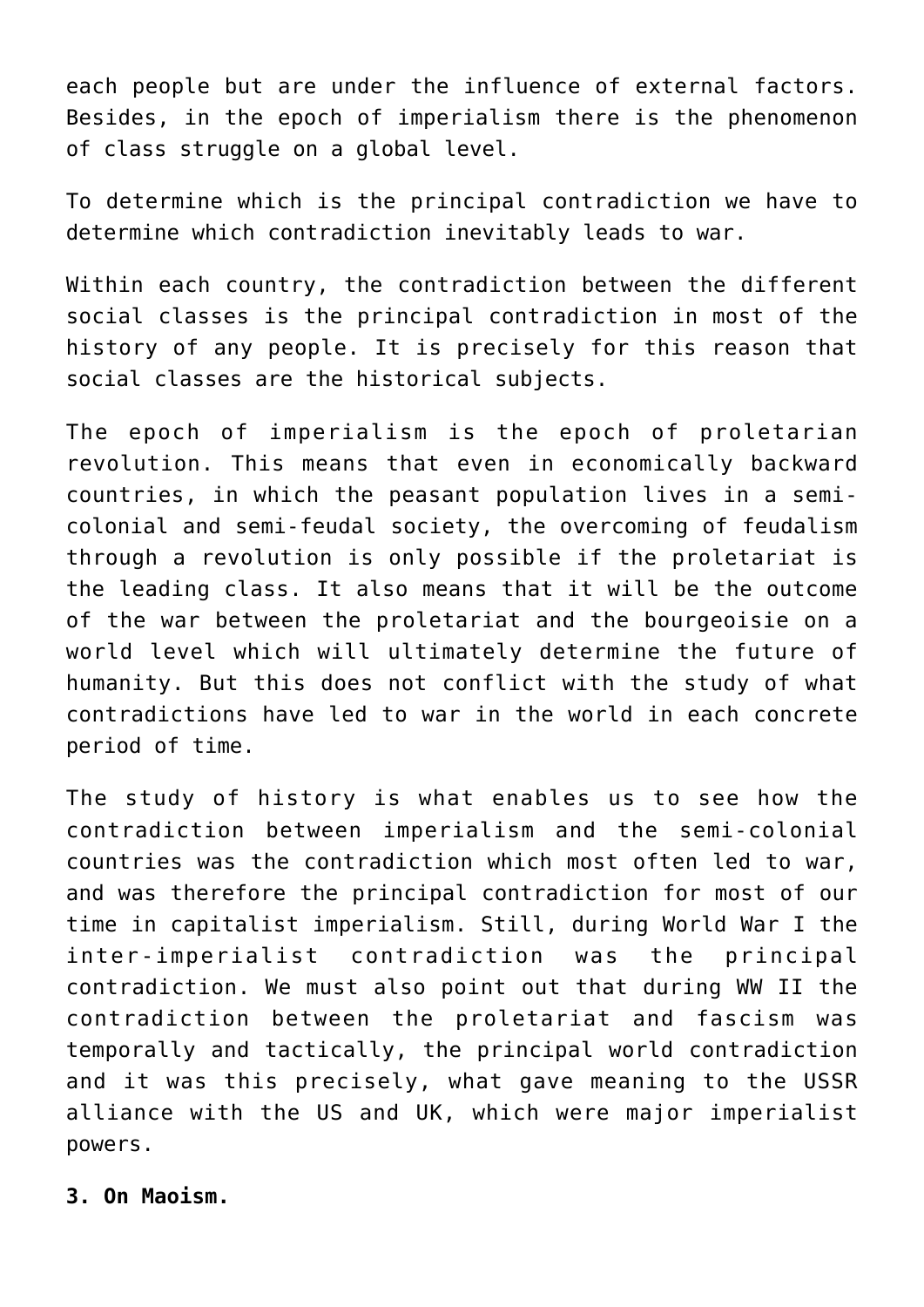We do not share the formula of "imposing Maoism" [II.4. International Communist Movement] because it does not clarify the complexity of the ideological struggle between the sectors of advanced workers, the sectors of the most combative students, advanced peasants, the different independence movements, etc. We cannot impose Marxism-Leninism-Maoism on the people, but we must "raise" the consciousness of the people, through the consciousness of their social existence thanks precisely to Marxism-Leninism-Maoism.

Another important point is the fact that we can determine historical tendencies, but we cannot know whether these historical tendencies will reach their culmination in a certain period of, say, 50, 100 or 200 years. Determining the years is a speculation which may result useful as a "poetic license" in a certain exposition for didactic reasons, but it is impossible to determine how long the period of confrontation between the proletariat and the bourgeoisie will last.

The CUMIC document uses the term "third world" several times. A term that does not help to clarify. A more realistic terminology would be preferable. Economically backward countries, semi-colonial countries, countries of the periphery or, "oppressed nations" as it is in other parts of the cited document, among other terms that can better express the objective social reality of the world today.

"the base for [world proletarian revolution] . . . is constituted by the oppressed nations," [I. Introduction]

"The countries of the Third World from Asia, Africa and Latin America, as pointed out by Chairman Mao, are the zones of revolutionary storms and the base for the world proletarian revolution." [II.3. International Situation]

The base of support for the world proletarian revolution can only be a people's state of New Democracy or a socialist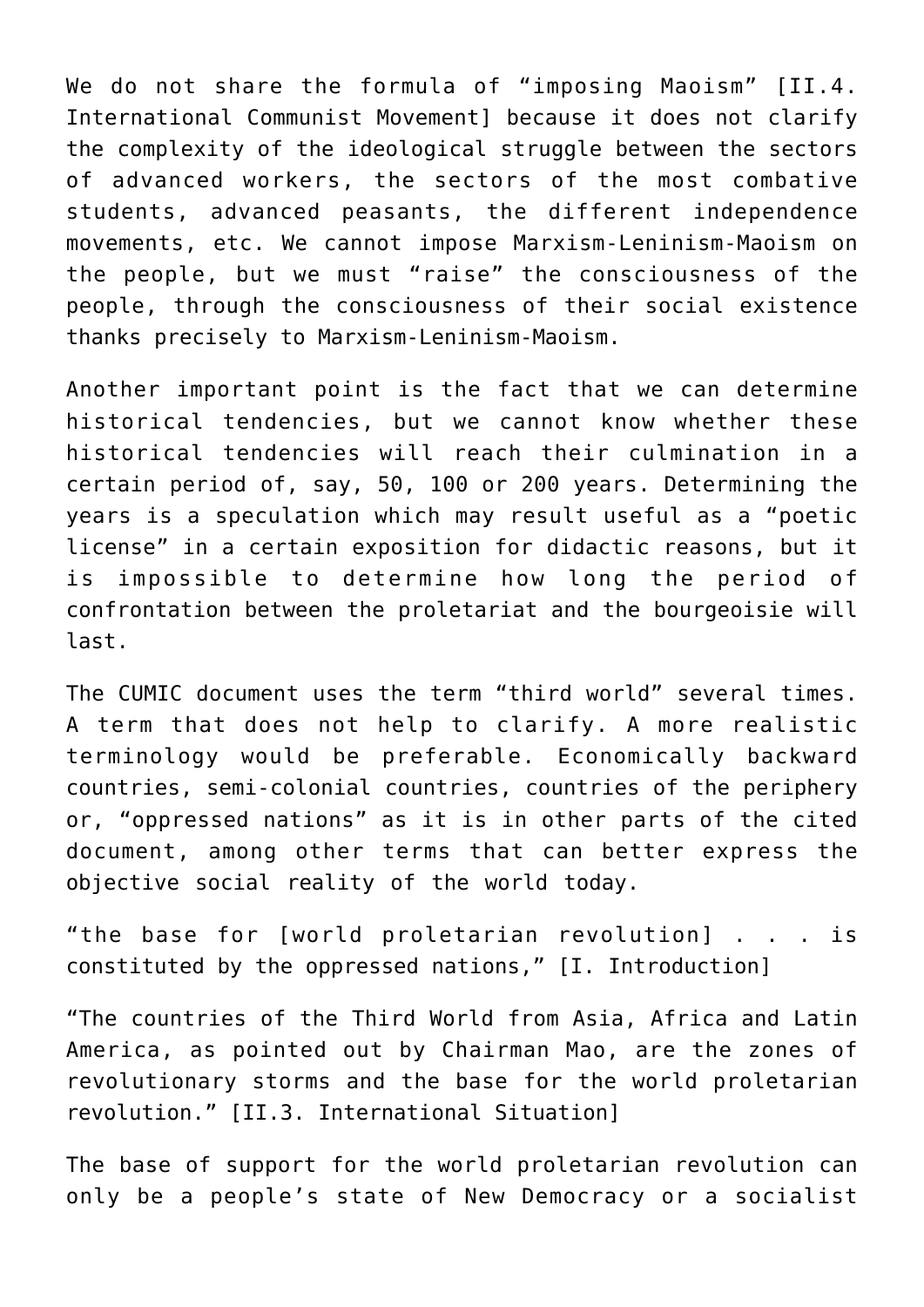state, but at this historical moment the proletariat does not have a state and this means that the world proletarian revolution does not have even a base of support.

Right now only in the semi-colonial countries of Asia, Africa and Latin America has the class struggle reached the politically superior form of the struggle between the classes, by becoming an open war, a war of national liberation or a people's war. But this does not mean that the mission of the M-L-M detachments from the countries of the imperialist core should be a simple support of the people's wars of the periphery but that these detachments of the imperialist core should work for the construction of the Party in each of their countries.

#### **4. The thesis of a single world superpower**

"The United States currently bears the condition of sole hegemonic superpower" [II.3. International Situation – Third Contradiction]

"One cannot speak about 'imperialist blocks', this is revisionism." [II.3. International Situation – Third Contradiction]

Most importantly, this document defends the thesis that the United States is the only imperialist superpower today and that to argue that the world is divided into imperialist blocs is revisionism. Our disagreement with this could not be greater.

Firstly because, compared to the situation in the 1990s, the United States is in a clear decline, while China and Russia are on the rise. If the United States spends three times more on arms than its competitor China, the formation of a bloc with Russia, Pakistan, Iran and other states could equal its military forces with those of the NATO bloc in a few years.

The influence of China and Russia in Africa and Asia will only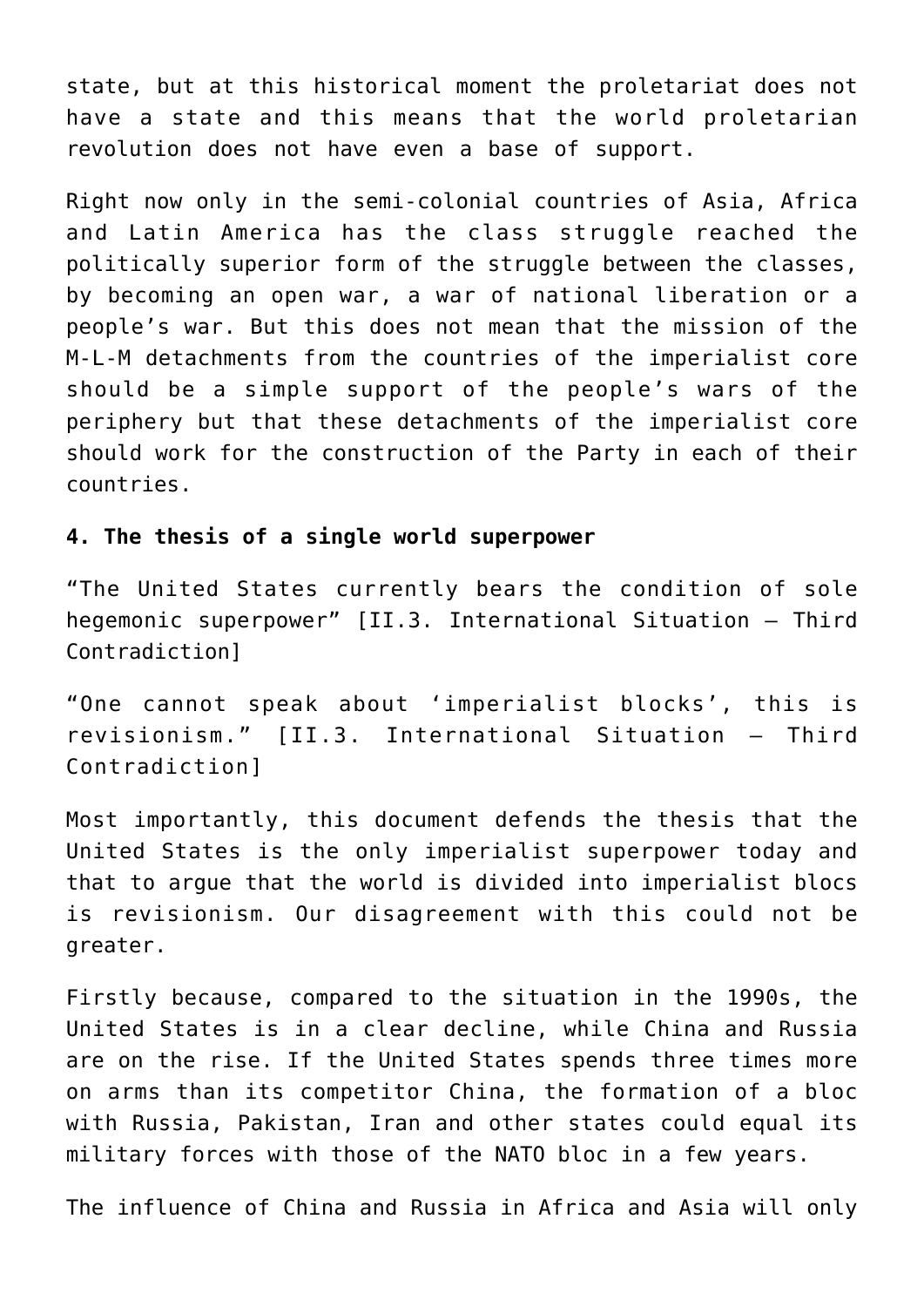increase. In Latin America, although much more slowly, Chinese and Russian influence is also increasing. Chinese companies are increasing their holdings and step by step, the Latin American countries will also enter the world division of labor designed by the Chinese bourgeoisie.

In the 1990s, there was a clear dominance of the United States as a great world empire, but right now, we can see the same generalized tendencies towards militarism, a rearmament of all states, an increase in spending to prepare for war, the formation of imperialist alliances and blocks. We can see how the tendency leads to the growing importance of the contradiction between the different bourgeoisies on a world level. A confrontation which is growing in importance every day and which is a tendency that will end up leading the world to a new world war between the imperialist blocs if the triumph of the world proletarian revolution does not come first. As Mao has said, "either the revolution will prevent the war or the war will bring the revolution".

As we can see, it is a situation similar to what happened before World War I. A situation in which it is the tendency towards inter-imperialist war that has more and more weight until it becomes an open inter-imperialist war and not an anti-fascist one, no matter how much revisionism insists on looking for similarities with World War II.

A scenario such as World War I is a conjuncture in which the political independence of the proletariat is a factor of great importance. It also implies that the anti-fascist movement is not of strategic importance. Therefore, the anti-fascist movement in each country must receive more or less attention from the communists, according to each concrete case.

The world proletariat must oppose inter-imperialist wars with all means, knowing at the same time that even the outbreak of this war between imperialist blocs does not make revolution impossible, but that this war can create power vacuums which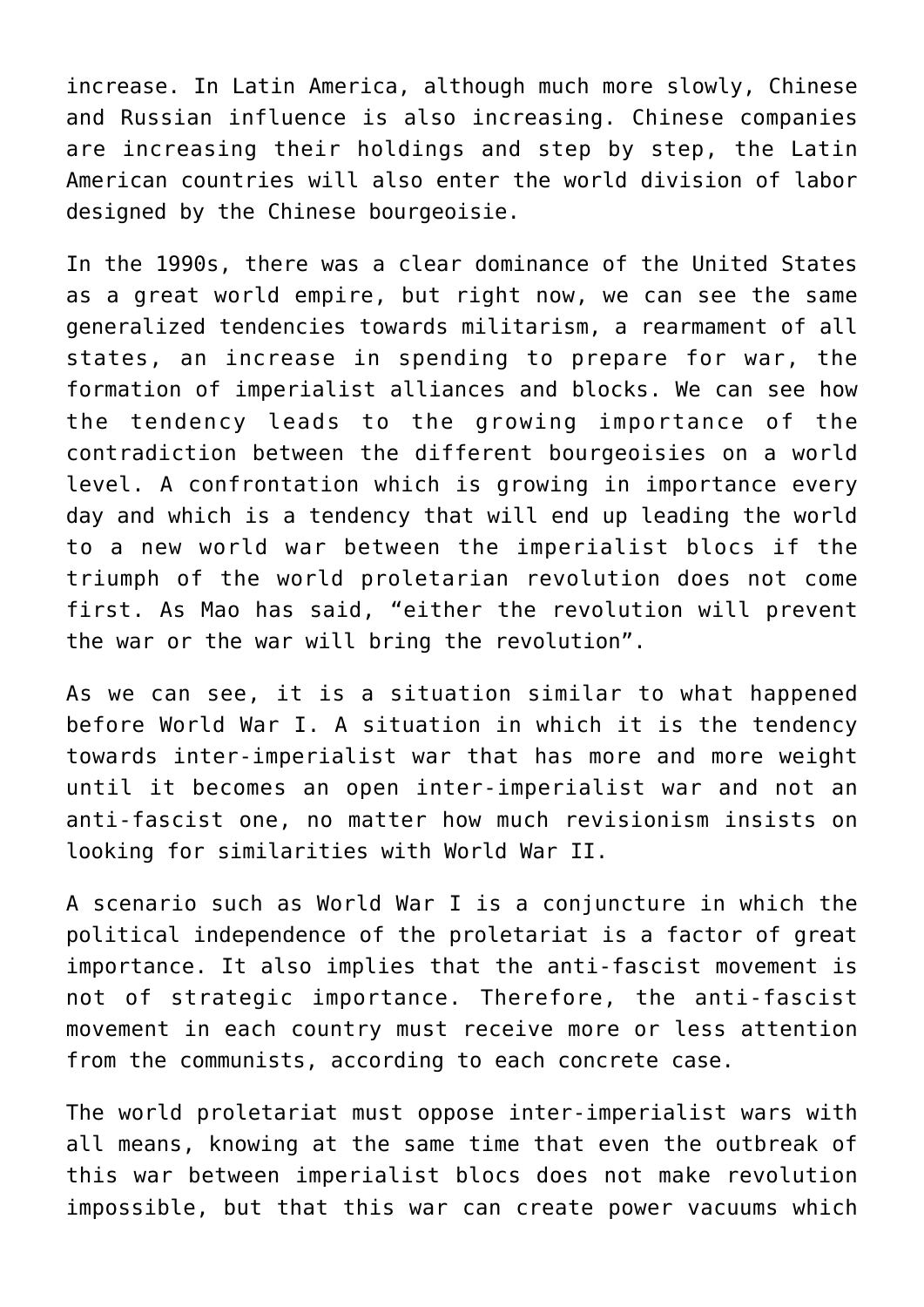the Communist Party can exploit.

#### **5. The current people's wars**

"We must lead People´s War to make revolution in all kind of countries, comprising countries and continents until advancing toward the world People´s War." [I. Introduction]

Another section of this document talks about coordinating the world's people's wars. This question should not be addressed publicly, but since it is there we have to give our opinion.

First of all, we have to say that it is unrealistic that people's wars in the world can be coordinated by people who only fully know the social reality of their country, at a time when we are trying to lay the foundations of an organization that has yet to gain international political authority. Fot an organisation that most likely will not have a member who has experience in leading an army in a people's war, we conclude that this cannot be brought forward right now.

If the people's wars were centrally directed at this stage, it would not bring anything positive for the revolution as it would be totally impossible for anyone outside India to improve the military strategy and tactics currently employed by the PLGA, and the same can be said for any other country. Our work in support of the revolution in India includes criticism of its political line, but it is absurd to think that from outside we can contribute anything positive to the military activity of the Indian people's army (PLGA). Apart from criticising the general line, criticising a certain statement, or criticising its political position on a certain issue (negotiations, religions, ceasefire, etc.), apart from publicising the struggle of the EGPL among the proletariat of our countries, carrying out mobilizations among the conscious proletariat, seeking support for the peoples of India from intellectuals and democratic organizations or, at most, helping to mobilise the migrants from India in Europe; we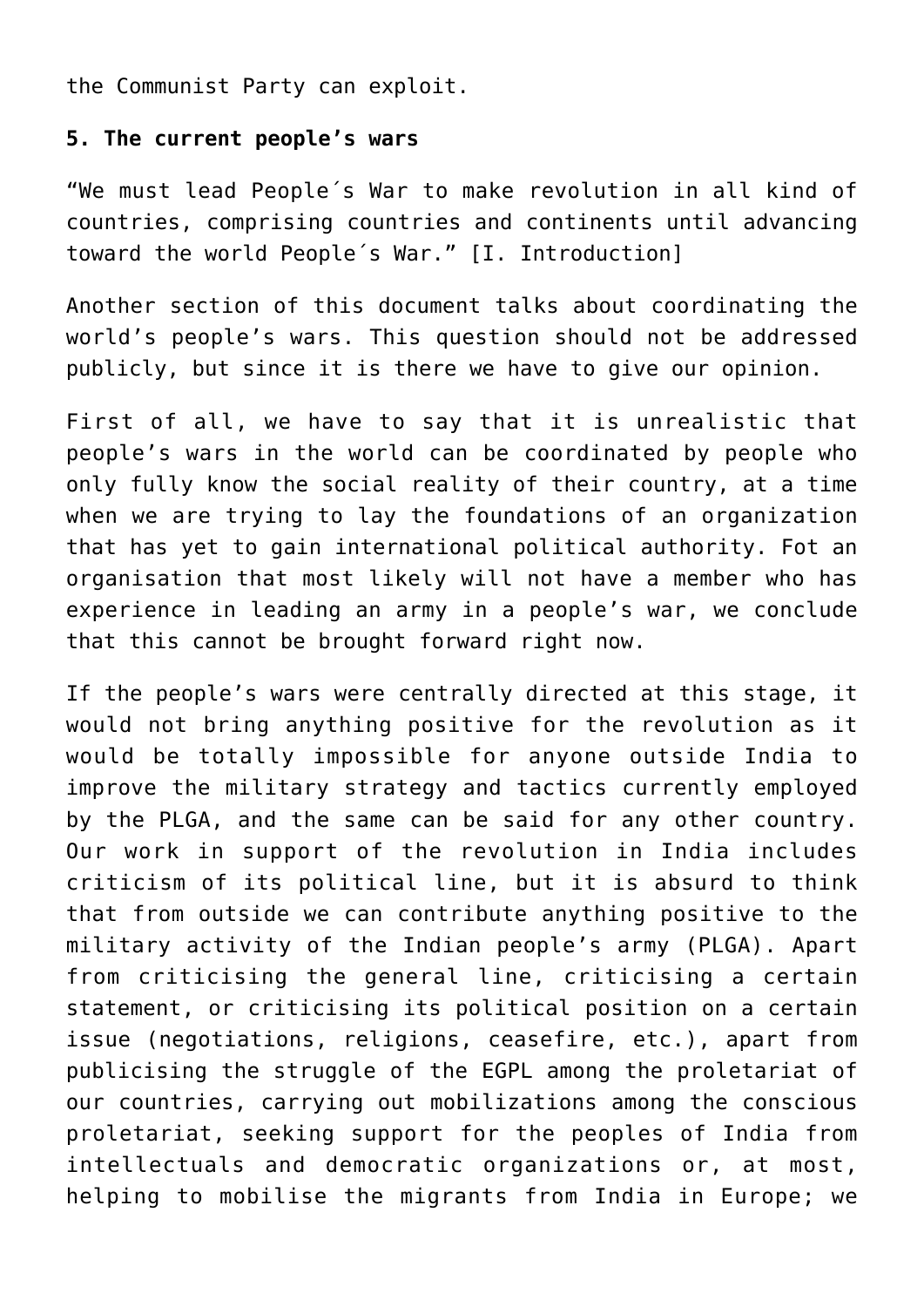cannot really contribute anything else as long as we do not have a socialist republic that can serve as a base of support for the World Proletarian Revolution.

#### **6. The trade unions**

"The proletariat generates the trade union and the strike within its struggle for demands, which are not only instruments for the struggle for demands, but they 'forge the class for the great battles to come'."

Trade Unions are historically necessary instruments for the working class. Among other things, the most politically advanced people often participate in the unions, so it can be important for a communist detachment to have a presence in the trade unions.

But the problem is that in many countries of the imperialist core, the communist detachments have forgotten some very important theses of Marxism on trade unions. One of these theses is that the trade union is the most primitive form of organisation of the working class. We have very easily forgotten what Lenin saild in *What is to be Done?* "workingclass trade-unionist politics is precisely working-class bourgeois politics". It is not a question of not participating in the trade unions, but of understanding that the vanguard should not dedicate itself to trade unionism. Trade unionism transforms the party cells and the committees of a communist detachment into trade unions. We go from training party cadres to training trade unionists. It creates a tendency to "hide" or forget the primitive characteristics of the trade unions for the advanced workers. The broad masses that mobilise in the trade unions and other popular organisations are fighting for causes that are just, but it is a spontaneous struggle created by the social contradictions between the classes. In countries where there is no Communist Party which can bring consciousness into this spontaneous struggle and transform it into a struggle for political power, into a struggle to create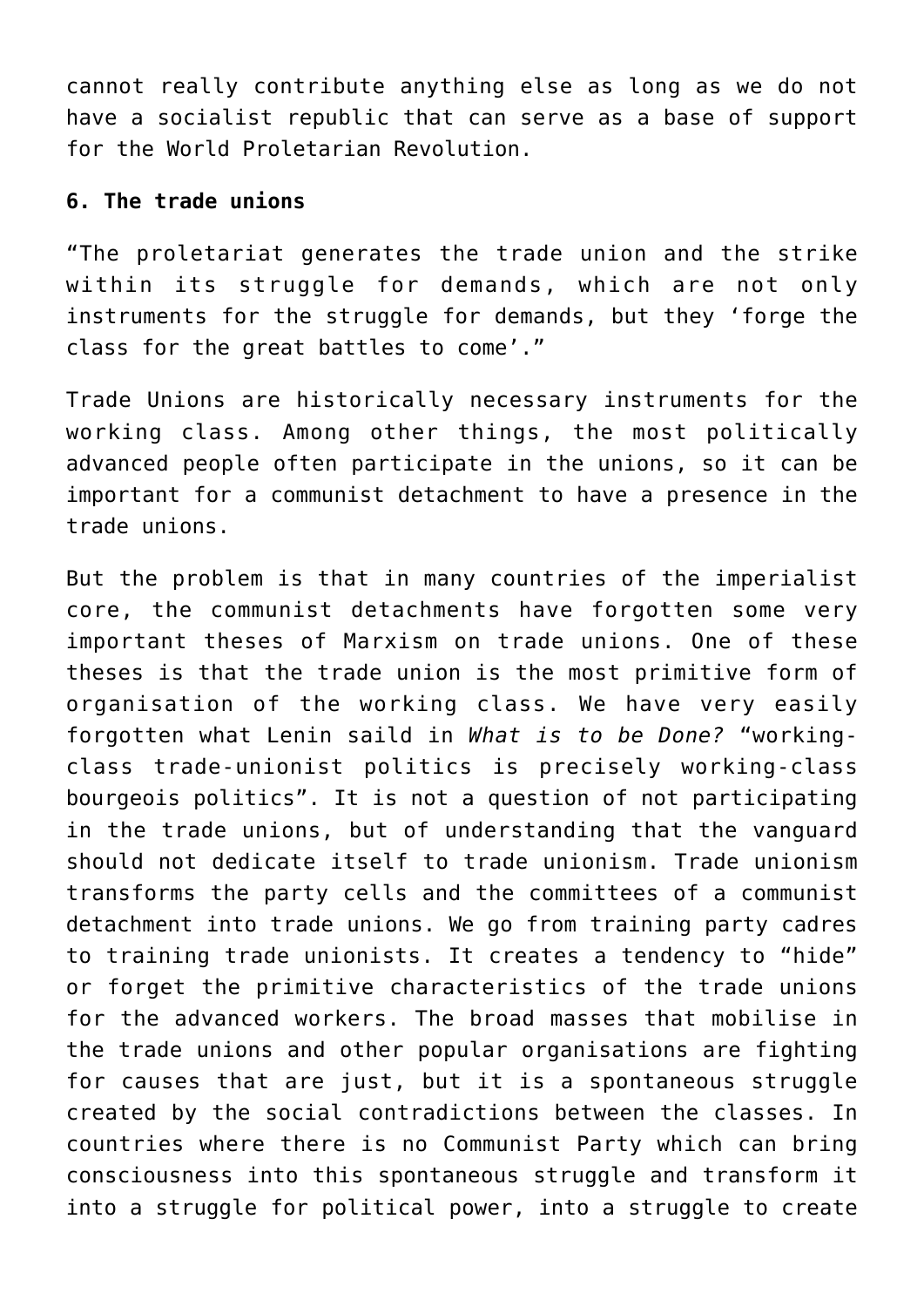a Revolutionary Proletarian Movement, to be able to create the New Power; the result is that the communist detachments in Europe find themselves in a situation where they are really behind the masses. Thus, the communist detachments pass from the vanguard to rearguard in social practice and at the same time disconnect revolutionary theory from their social practice of propaganda and agitation.

The popular and trade union mobilisations are just and should be supported to the extent of our strengths and priorities, but a consolidated bourgeois state will not be defeated through an insurrection, nor through a strike, nor through the struggle of an armed vanguard. To defeat the bourgeois state it is necessary to have the masses armed and consciously organised thanks to the Party, with a people's army and a united front which is the basis of the Revolutionary Movement with a New Power that is capable of creating its own institutions.

A social practice illuminated by revolutionary theory is what defines the vanguard, being qualitatively superior to the tendency to follow the spontaneous demands of the broad masses.

A social practice illuminated by revolutionary theory is a conscious social practice and this is what defines the vanguard. This conscious social practice is qualitatively superior to a practice of following the immediate and spontaneous just demands of the broad masses—demands that cannot overcome bourgeois ideology.

#### **7. The People's War**

We must fully agree with the thesis defended in the document for the UMIC on the universality of people's war. We must understand people's war as the military theory and practice of the proletariat, consisting of the armed masses consciously organized by the Communist Party. A Party work which aims to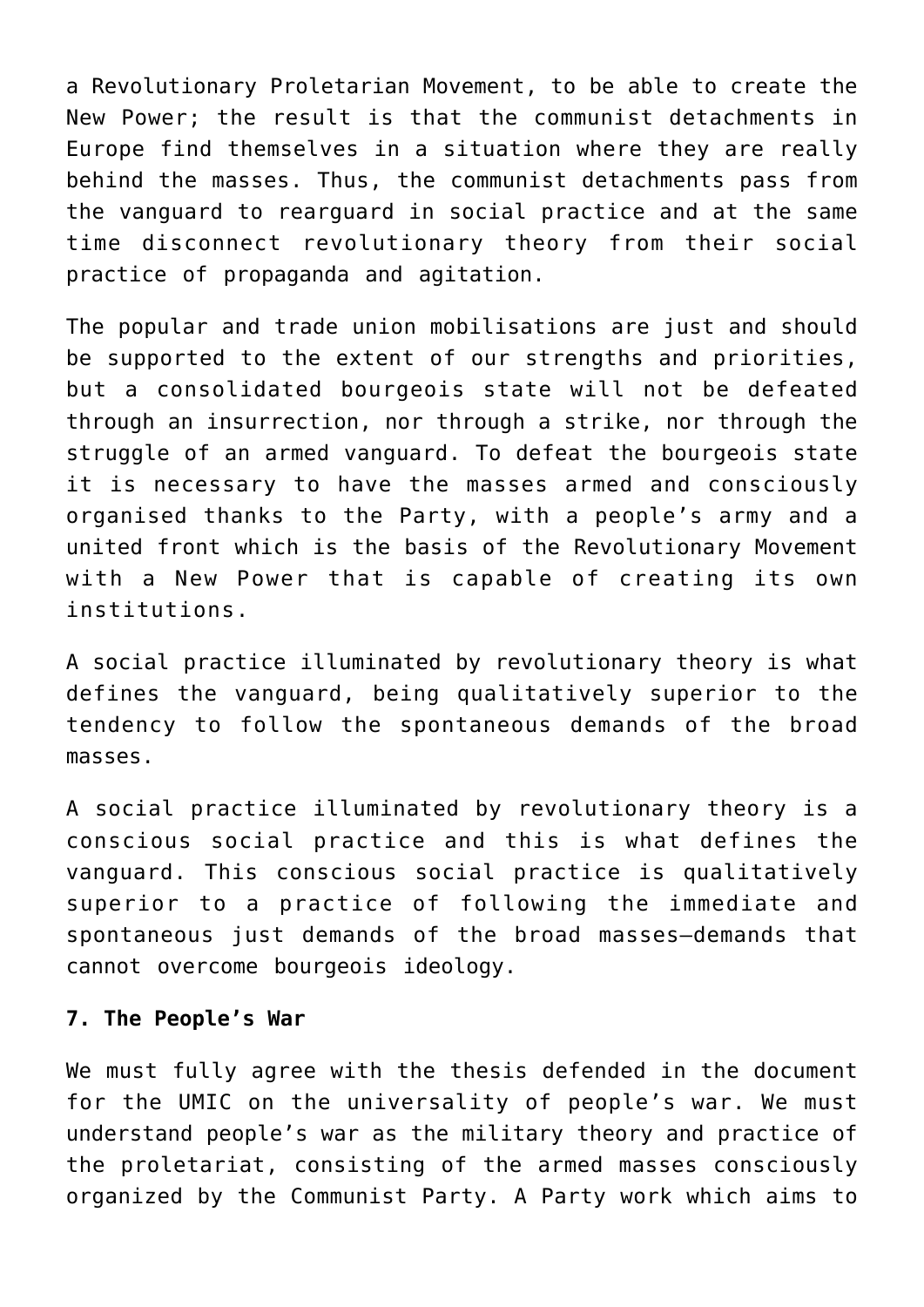fulfill the historical mission of the proletariat, which is to create a world without social classes, communism.

To deny the universality of people's war means condemning the conscious proletariat of the countries of the imperialist core to the false hopes of insurrectionalism and foquism.

### **8. The United Front and the Popular Front**

The UMIC preparatory document is right to point out that the "United Front" as a revolutionary instrument of the people's war is much more than the anti-fascist "United Front" tactic promoted by the Third International.

Furthermore, the same document deals with the "Popular Front" policy adopted at the 7th Congress of the Third Communist International in 1935. A Popular Front policy which in many countries did not even mean a change from the United Front, but in Europe meant the attempt to create electoral platforms with the bourgeois programme of radicalised social-democratic reformism as a tactic to stop fascism. The most "successful" example of a Popular Front took place in the Spanish state, where communists of different peoples, social democrats, most of the nationalism of the Basque Country, Catalonia and Galicia, together with some anarchist sectors, created the "Popular Front" which won the 1936 elections to stop fascism, but Spanish fascism won the subsequent civil war. The Popular Fronts did not really succeed in stopping fascism in any country in the world.

The Popular Front policy was a very particular tactic of the ICM at that particular time, at a historical moment in which the contradiction between the proletariat and fascism was becoming the principal contradiction on the world level.

## **9. The militarisation of the Party**

"Militarisation of the Party and concentric construction of the three Instruments of the revolution."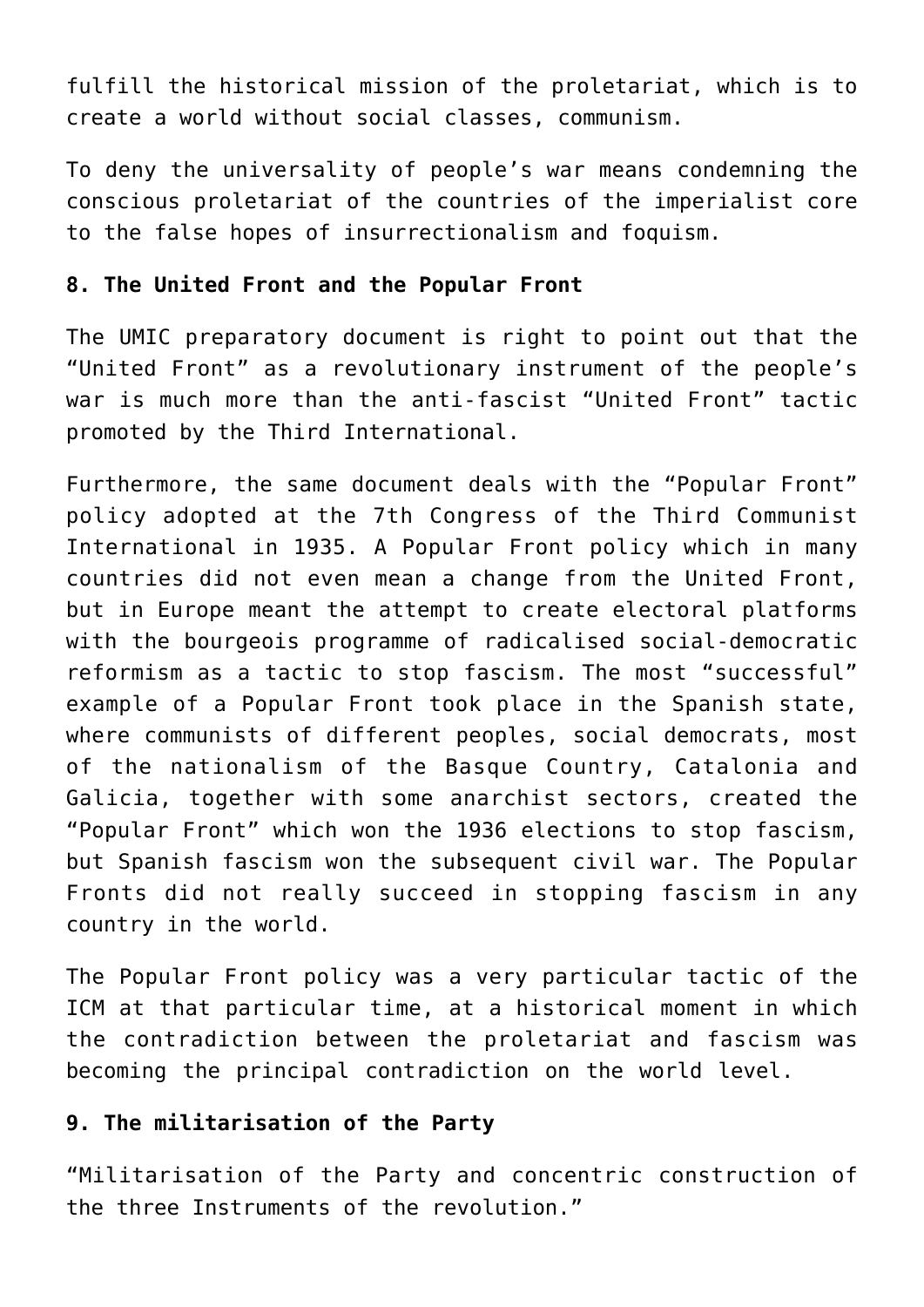We consider the thesis of "concentric construction" to be a very good guide for action. First, because it links the existence of a party nucleus with a periphery in one image. It expresses this idea of construction from a core very well.

Second, because the Communist Party is the union between revolutionary theory and social practice or—what is the same—the union between the vanguard and the broad masses, so creating the Party is also creating the Revolutionary Proletarian Movement and not simply a union of previously existing social struggles and social movements (trade unionism, ecologism, etc.).

On the contrary, the thesis of the "militarisation of the Party" must be clarified. We have to know what it means exactly. Today, it sometimes seems that "militarisation of the party" is a thesis of all Maoism, but neither Mao, nor Ibrahim Kaypakkaya, nor Charu Mazundar, nor in the CPI (Maoist), etc., have this thesis. Not even in the documents of the PCP before the 1988 Congress does "the militarisation of the party" appear. A "label" cannot be approved without having clearly defined its content. The thesis of the militarisation of the party should have been clarified. It should have been clearly stated in the document.

The advancement of the science of the proletariat requires an understanding of the practical consequences of defending a given position at each historical moment. Endorsing "labels" but leaving their implications undefined is not a two-line struggle, it is a formal radicalism which is not capable of being a guide to action. To transform the inevitable two-line struggle into a struggle over who is for or against a "label" which in reality does not contain within it clear theses to be our guide to action, would lead us into an aesthetic war and rhetorical "formulae" which may sound more radical, but it is a practice which does not allow the advance of the revolutionary theory which the proletariat needs.